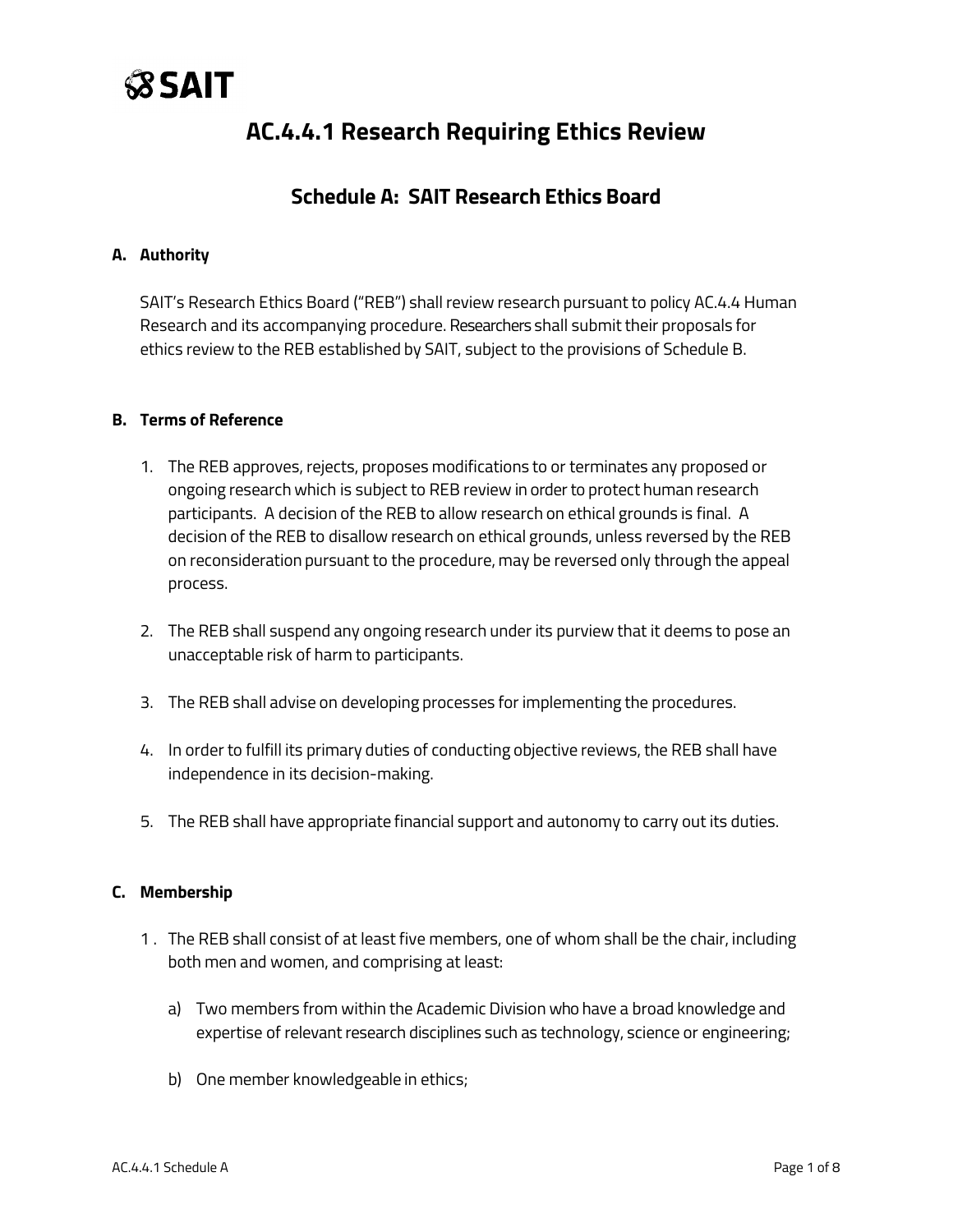

- c) One member knowledgeable in relevant law; and
- d) One member who has no formal affiliation with SAIT, and who shall be recruited from the community served by SAIT: this member may not be the chair.
- 2. At the discretion of the REB chair, additional substitute members may be appointed on an ad hoc basis, or outside advice and opinions solicited, when special expertise regarding participant populations, research disciplines, methodologies or other matters is required to reach a competent decision.
- 3. All REB members shall be competent in completing an independent research ethics review (judging the ethical acceptability of proposals) and shall be knowledgeable about specific procedures of the REB of which they are members.
- 4. The members and chair of the REB will be appointed by the president and CEO for a three year term which may be renewed, with terms overlapping to ensure diversity of opinion and to maintain continuity.

#### **D. REB Assessment,Decision-Makingand Processes**

- 1. Proportionate Approach to Ethics Assessment
	- a) SAIT uses a proportionate approach to ethics assessmentfor both proposed and ongoing research as recommended in the TCPS2. The more potentially harmful and invasive the research is to participants, the greater shall be the ethical scrutiny to which the research is subjected.
	- b) Except as permitted here, any ethics review required by the procedure shall be a full REB assessment at a meeting. The REB will establish an expedited review process by the REB chair or a member or members of the REB designated by the chair where the research subject to the review is deemed to pose no more than minimal risk as defined in the TCPS2, p.23. Schools may adopt processes for students to conduct research as part of their course work which can be reviewed by specially constituted school boards, provided the research poses no more than minimal risk.
	- c) All levels of review will be reported through the REB.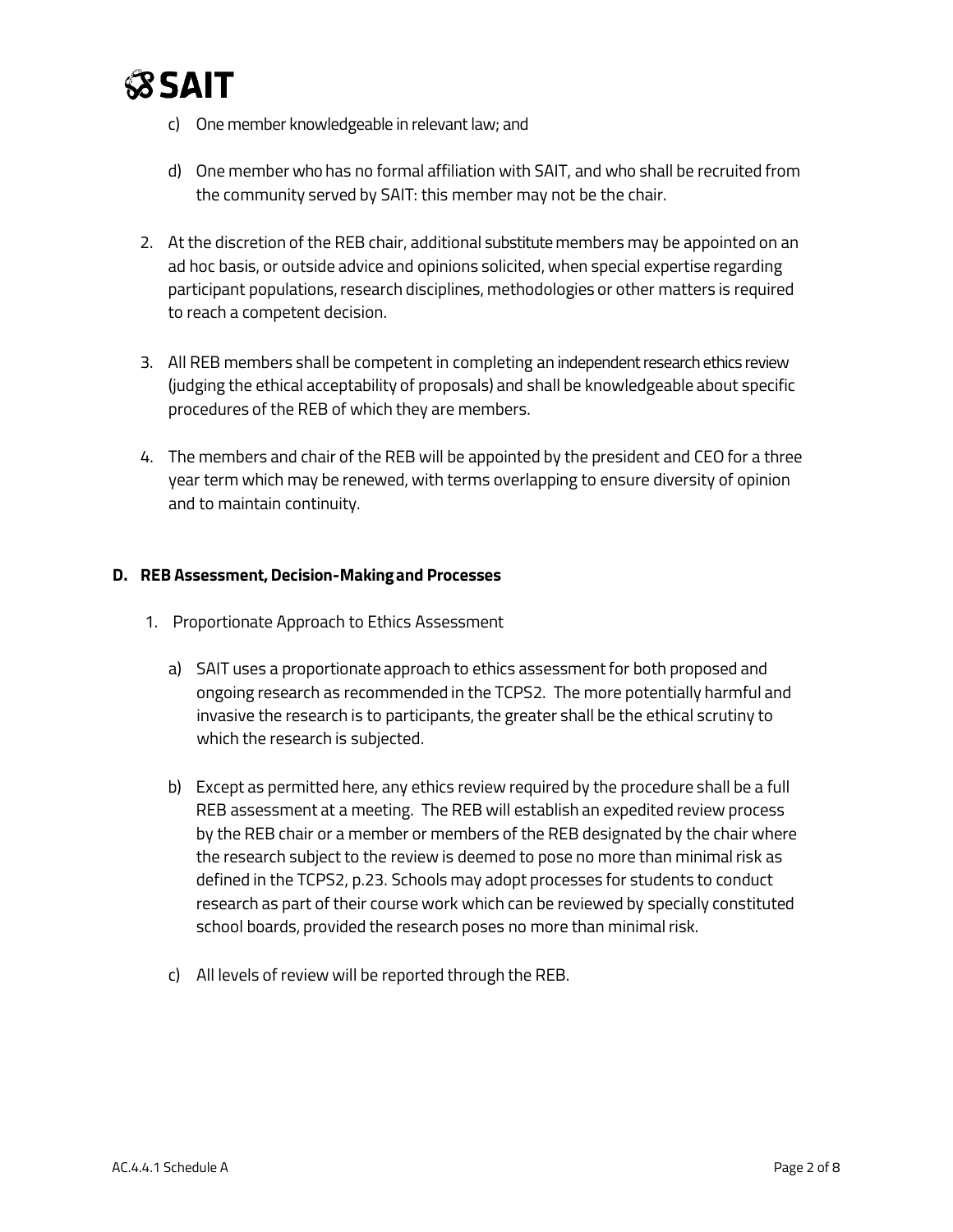

- 2. Ethics Proposals
	- a) The REB shall render a decision no more than 45 calendar days from the receipt of a properly completed application. Frequency of meetings should reasonably reflect the needs of the institution.
	- b) Research projects are a significant source of proposals for human ethics review. Proposals may be for classroom or laboratory demonstration of human research procedures or result from the assignment to students of research projects that are conducted outside the classroom. Because the underlying principle is that of protection of human participants, all such procedures must be reviewed. In order to assist researchers, the REB will establish and advertise special processes for researchers.
	- c) Ethics review pursuant to the procedure shall be based upon fully detailed research proposals. Researchers shall submit their proposals for ethics assessment in the format prescribed by the REB to either the REB chair or such person designated by the chair to assess the level of review that is required. The chair or designate shall determine whether the proposal poses greater than minimal risk and therefore must receive full REB review at a meeting of the REB or poses no more than minimal risk and therefore may receive expedited review.
	- d) The work of the REB should be unconstrained by the implications of its decisions for research funding. For this reason, ethics review of research funding proposals normally shall be reviewed prior to submission of proposals to the funding agencies, even if the funding agency accepts post-submission ethics review results. If a full review cannot be completed prior to funding application submission, however, the REB chair is authorized to conduct a preliminary review and when appropriate issue a provisional ethics approval for the project. Final approval shall be contingent on complete review of the proposal at a meeting of the REB, or where permitted and appropriate, through the REB's expedited review process.
- 3. Release of Funds
	- a) Funding organizations sometimes require or accept proposals written at a general level of description (for example, the proposals are not fully detailed). Researchers subsequently must submit fully detailed proposals to the REB for review prior to commencement of the research.
	- b) It is the responsibility of the researcher to ensure that all specific requests for information or conditions related to ethics review imposed on a grant are satisfactorily addressed before the funds are released by the institution.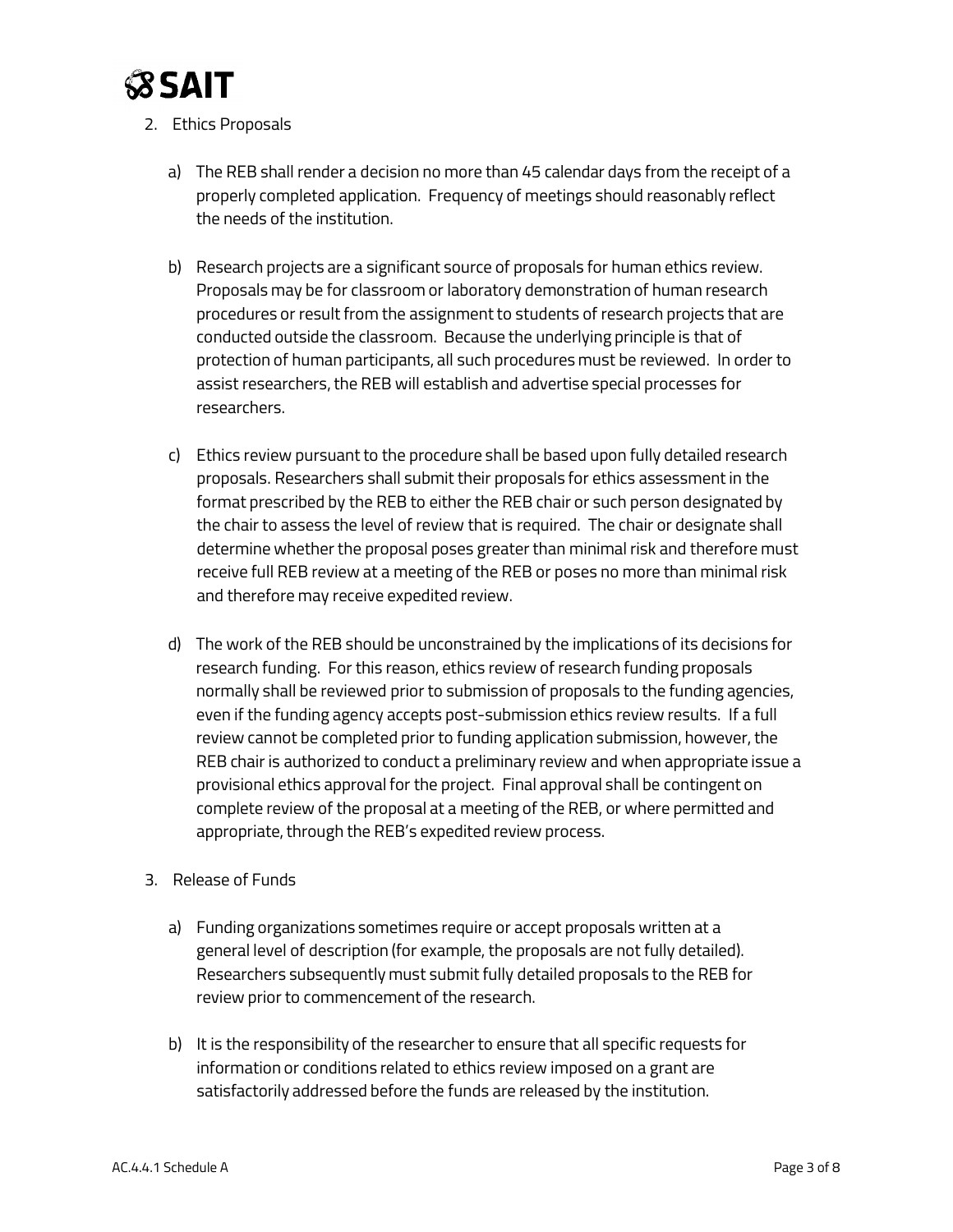

- c) Ethics review issues or conditions will be communicated to the chair of the REB. SAIT's Finance department will only release funds when the director, Applied Research and Innovation Services, confirms and approves that all requests for information and conditions for ARIS-related research have been satisfactorily met.
- 4. Scholarly Review
	- a) REB members shall satisfy themselves that the research design and methods of projects that pose more than minimal risk are capable of addressing the questions being asked in the research.
	- b) REB members shall base their judgment about scholarly value on a global assessment of the degree to which the research might further the understanding of a problem, issue or phenomenon; it shall not be based on methodological biases or a preference for particular procedures or on the judgment that another approach is possible. The REB shall recognize that theoretical or methodological preferences are often open to debate and take this into account to ensure fair judgment.
	- c) There is no such thing as a definitive study; the significance of any individual study, even when viewed in retrospect, is not always immediately apparent and can be trivialized. Accordingly, the benefit of a particular research project should often be judged within the context of a research program, taking into account the expertise and experience of the faculty. An integral part of some research programs is the pilot study, the results of which may be only suggestive but which can provide important indications of how to proceed with the research. The value of pilot studies is often indirect and may be better evaluated in the broader context of a research program; otherwise, pilot studies are evaluated under the normal ethical guidelines.
	- d) Research in the humanities and social sciences which poses, at most, minimal risks shall not normally be required by the REB to be peer reviewed in order to determine capacity to address the questions being asked.
	- e) Certain types of research, often from social science and humanities disciplines, may legitimately have negative effects on public figures or on organizations. Such research should not be disallowed automatically because of a negative imbalance of benefits and harms. The safeguard for those in the public arena is through public debate and discourse and through action in the courts.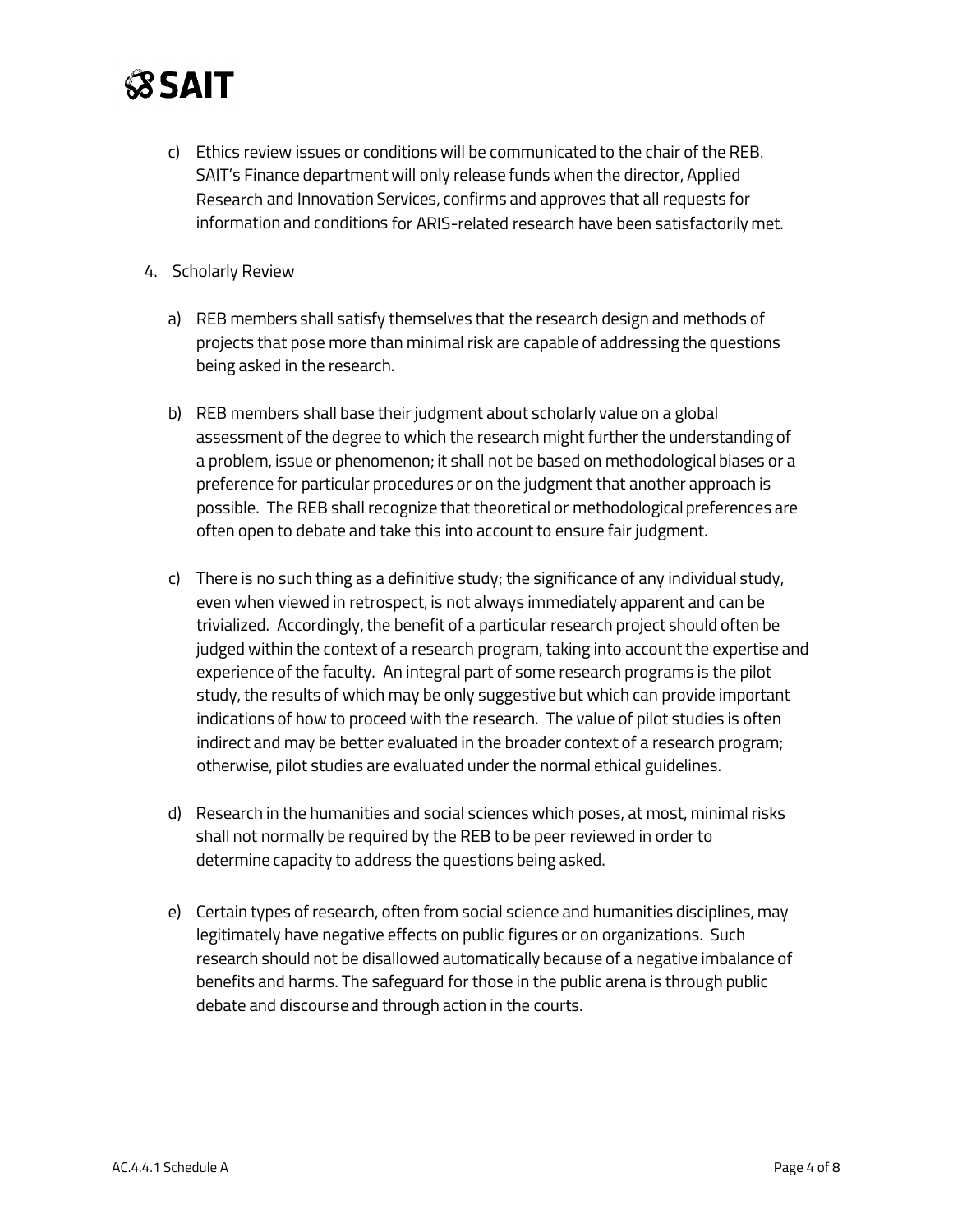

- 5. Decision-Making Standards and Review Procedures
	- a) The Protection of Human Research Participant Procedure forms the basis of decision-making by the REB. The REB shall be familiar with the commentary contained in the TCPS2 and shall refer, where appropriate, to other external policies and commentaries.
	- b) REB meetings at which full reviews of proposals are conducted shall be face-toface. Quorum for REB meetings shall be, at the minimum, three permanent REB members.
	- c) The REB shall accommodate reasonable requests from potential researchers to participate in discussions of their proposals, but the potential researchers cannot be present when the REB makes their decisions.
	- d) The REB shall develop procedures to ensure the impartiality and fairness of both its full and expedited review processes and to avoid conflicts of interest. Members shall not be present during REB discussions of research with which they are associated, whether the proposal is from a student, faculty member, or external researcher. Similarly, members shall not be involved in the expedited review of research with which they are associated.
	- e) Decisions of the REB shall be reached by consensus wherever possible. If the REB cannot achieve consensus, however, the decision shall be based on majority vote. For expedited reviews, the decision to approve must be made by consensus if two or more REB members conduct the review. Lack of consensus in such cases shall automatically result in referral of the proposal for full REB assessment unless the applicant chooses to withdraw the proposal.
	- f) When the REB identifies factors that may jeopardize the well-being of human participants, such issues should be resolved cooperatively by the REB and the researcher. When a REB considers a negative decision, it shall provide the researcher with all reasons for doing so and give the researcher an opportunity to reply before making a decision.
	- g) When the REB denies an application or makes approval contingent on changes to the proposal, the researcher has a right to request, and the REB has an obligation to provide, reconsideration based on the researcher's rebuttal to the concerns identified by the REB.
	- h) When the REB denies an application or makes approval contingent on changes to the proposal, it shall provide the researcher with written grounds for the decision.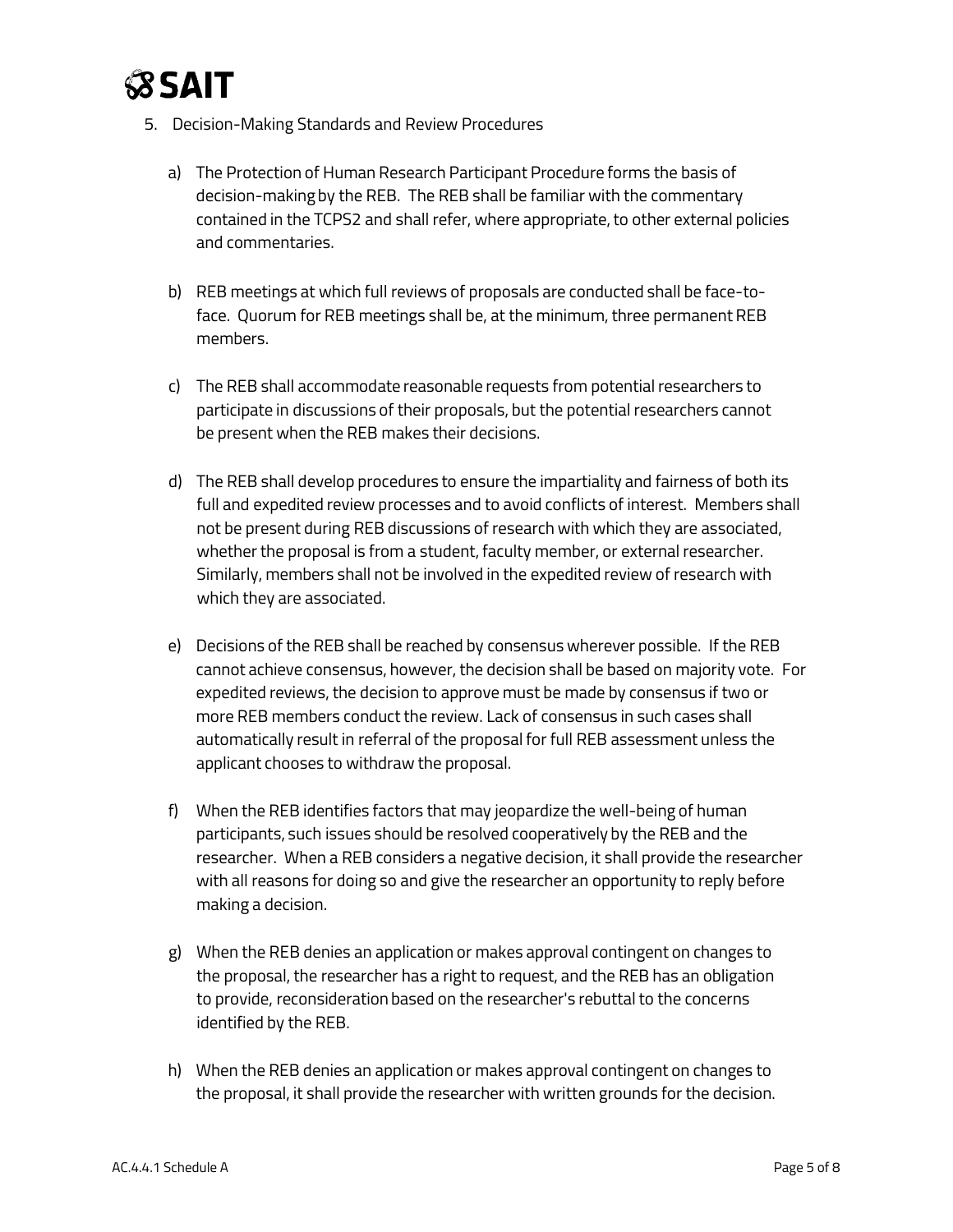

- i) Schools may adopt procedures by which research conducted by students as part of their course work can be reviewed by specially constituted school boards, linked to the REB, as a special form of expedited review (see Schedule B, an Associated Document to this procedure).
- 6. Record Keeping and Proposals
	- a) The REB shall prepare and maintain minutes of all its meetings. The minutes shall clearly document the REB's decisions and any dissents, and the reasons for them. In order to assist internal and external audits or research monitoring and to facilitate reconsideration or appeals, the minutes must be accessible to authorized representatives of the institution, researchers and funding agencies.
	- b) The REB shall maintain one copy of each research proposal it considers, either during face-to-face meetings or through expedited review, as part of its records.
	- c) The REB may establish additional requirements for record-keeping relevant to the disciplines they represent, to granting agency requirements and to legislative requirements (for example, the province of Alberta's *Freedom of Information and Protection of Privacy Act*). The minimum amount of time that REB records shall be kept is three years beyond the completion of the specific approved project.
- 7. Reports of Unanticipated Issues
	- a) Researchers shall report to the REB any unanticipated issue or event that may increase the level of risk to participants, or has other ethical implications that may affect participants' welfare.
	- b) Any unanticipated issue that increases the level of risk to participants or has other ethical implications should be reported to the REB without delay. Minor deviations from the research (for example, a slight increase or decrease of testing time, a wording adjustment on a question) should not require immediate reporting to the REB. The report to the REB should include a description of the unanticipated issue or incident, including details of how the researcher(s) dealt with the situation.
- 8. Reports
	- a) Certificates of Ethics Approval, signed by the chair of the REB, will be issued to the principal investigator(s).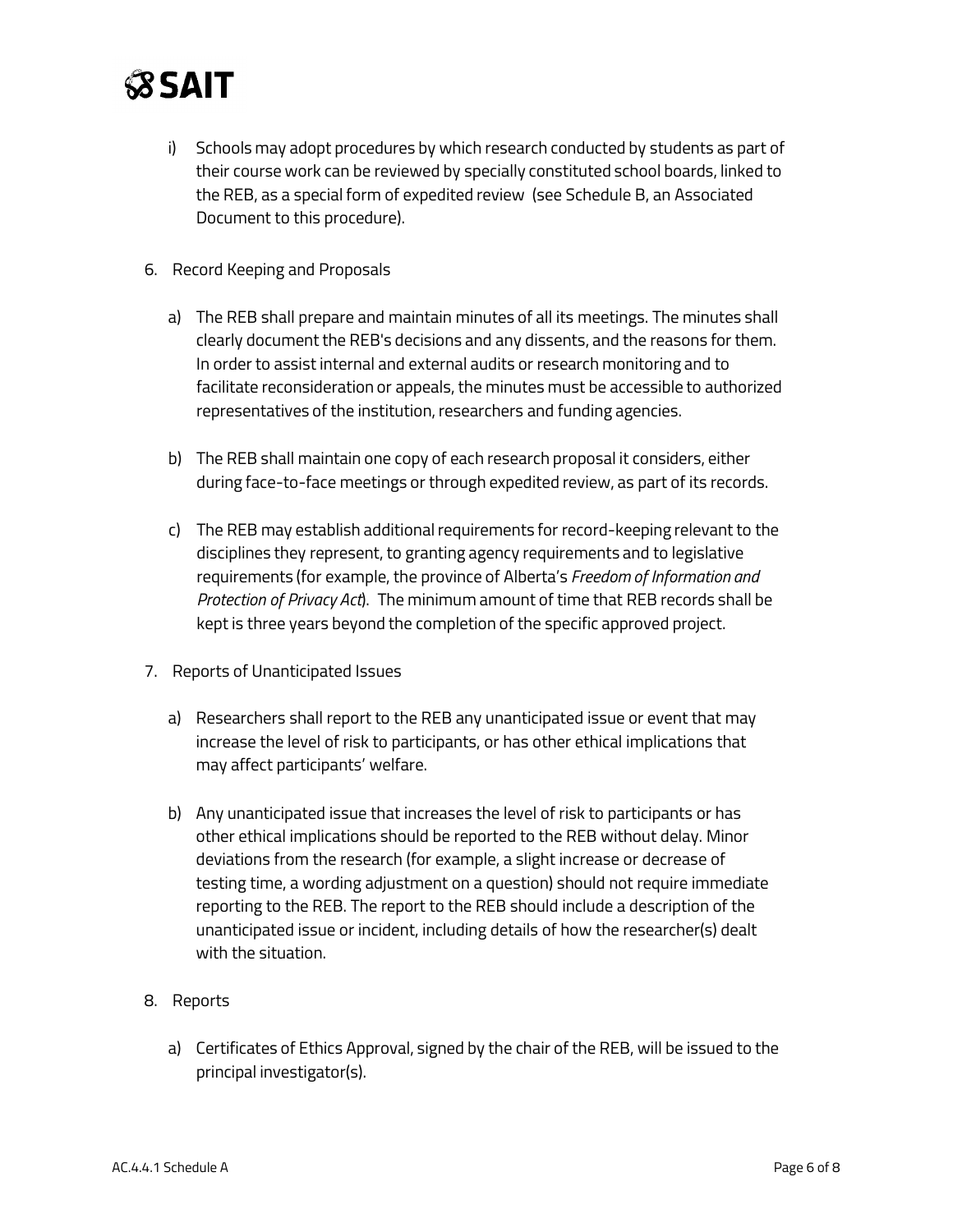

- b) Periodic activity reports from the REB including reviews done by School Review Committees will be made to the vice president, academic.
- 9. Continuing Research Ethics Review
	- a) The REB shall make the final determination as to the nature and frequency of continuing research ethics review in accordance with a proportionate approach to research ethics review. At minimum, continuing research ethics review shall consist of an annual status report (for multi-year research projects) and an end-of-study report (projects lasting less than one year).
	- b) Research that involves minimal or no risk to participants should be held to the minimum requirements for continuing ethics review, that is, an annual report. Consistent with a proportionate approach, the REB has the option of requesting more frequent and/or more substantive reports if necessary.
	- c) SAIT has a responsibility to provide necessary resources to the REB to assist it in fulfilling its continuing ethics review responsibilities. Continuing research ethics review should be understood as a collective responsibility, to be carried out with a common interest in maintaining the highest ethical standards.
	- d) The REB makes the final decision about the nature and frequency of continuing ethics review.
	- e) Researchers' responsibilities include monitoring their research to ensure that it is conducted in an ethical manner, reporting unanticipated issues or changes to the research, supervising all team members in the application of the research procedures and ensuring that they are properly qualified and versed in the conduct of ethical research.
- 10. Appeals of REB Decisions
	- a) Researchers have the right to request, and the REB has an obligation to provide, prompt reconsideration of decisions affecting a research project. Researchers and the REB should make every effort to resolve disagreements they may have through deliberation, consultation or advice. If a disagreement between the researcher and the REB cannot be resolved through reconsideration, the researcher has the option of appealing the REB decisions through the established appeal mechanism.
	- b ) The REB's appeal mechanism is the University of Calgary's Research Ethics Appeal Board (REAB) as agreed to in a co-signed contract on file in the office of Applied Research and Innovation Services.